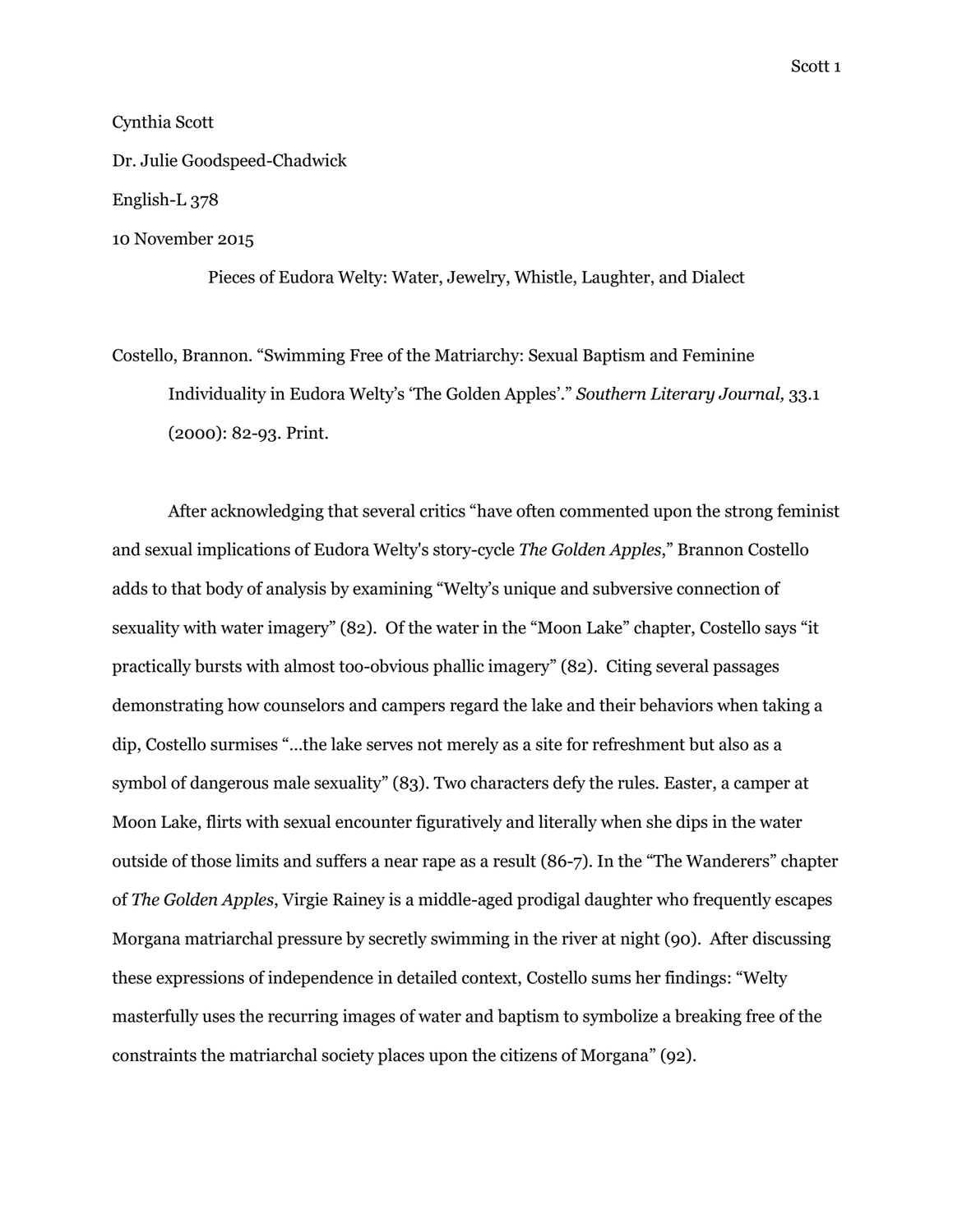This article makes us aware that power over women can come from other women, not just men. The Morgana matriarchs attempt to protect each other, their children, and even their weak husbands against the perils of sexuality. In my opinion, this is a rather extreme example of the motherhood aspect of feminism. Costello chooses to connect that theme with Welty's water imagery. She quotes Noel Polk's comment about Welty's water as "the matrix, our nourishment, and our source of life; but it is also mysterious and fraught with peril" (82). I skimmed (but did not include on this bibliography) a journal article titled "Eudora Welty's Mississippi River: A View from the Shore," in which Pearl McHaney observes Welty "roots her characters on land. She stays ashore" and notes that Welty's mother had a fear of perilous river crossings (63). It appears to me that Costello could have included some reference to Welty's own cautious respect for powerful bodies of water, apart from the phallic symbolism she used in her stories.

Graham-Bertolini, Alison. "Searching for the Garnet Pin: Confluence as Narrative Technique in Eudora Welty's Delta Wedding." *Eudora Welty Review*, 5 (2013): 95-108. Print.

Alison Graham-Bertolini identifies and analyzes examples of confluence and surrealism in Eudora Welty's *Delta Wedding.* She begins "For Welty, confluence, or the coming together of disparate individuals, experiences, and ideas, is the key to understanding the inner life of her fictional characters" (95). Graham-Bertolini cites Stephen M. Fuller who affirms that Welty was using elements of [yet unnamed] surrealism in her narrative style a year before the publication of André Breton's *Manifestoes of Surrealism* in 1924. Surrealism is a confluence of dreams, memories, and reality (97), a new perspective that "advocates for the suspension of logical reason and the unhampered operation of the deep mind" (98). For her analysis, Graham-Bertolini focuses on the character Ellen Fairchild, "whose search for her missing garnet pin provides particularly strong examples of how Welty distorts the precepts of linear time and space to achieve moments of insight for both Ellen and the reader" (95). Scene by scene,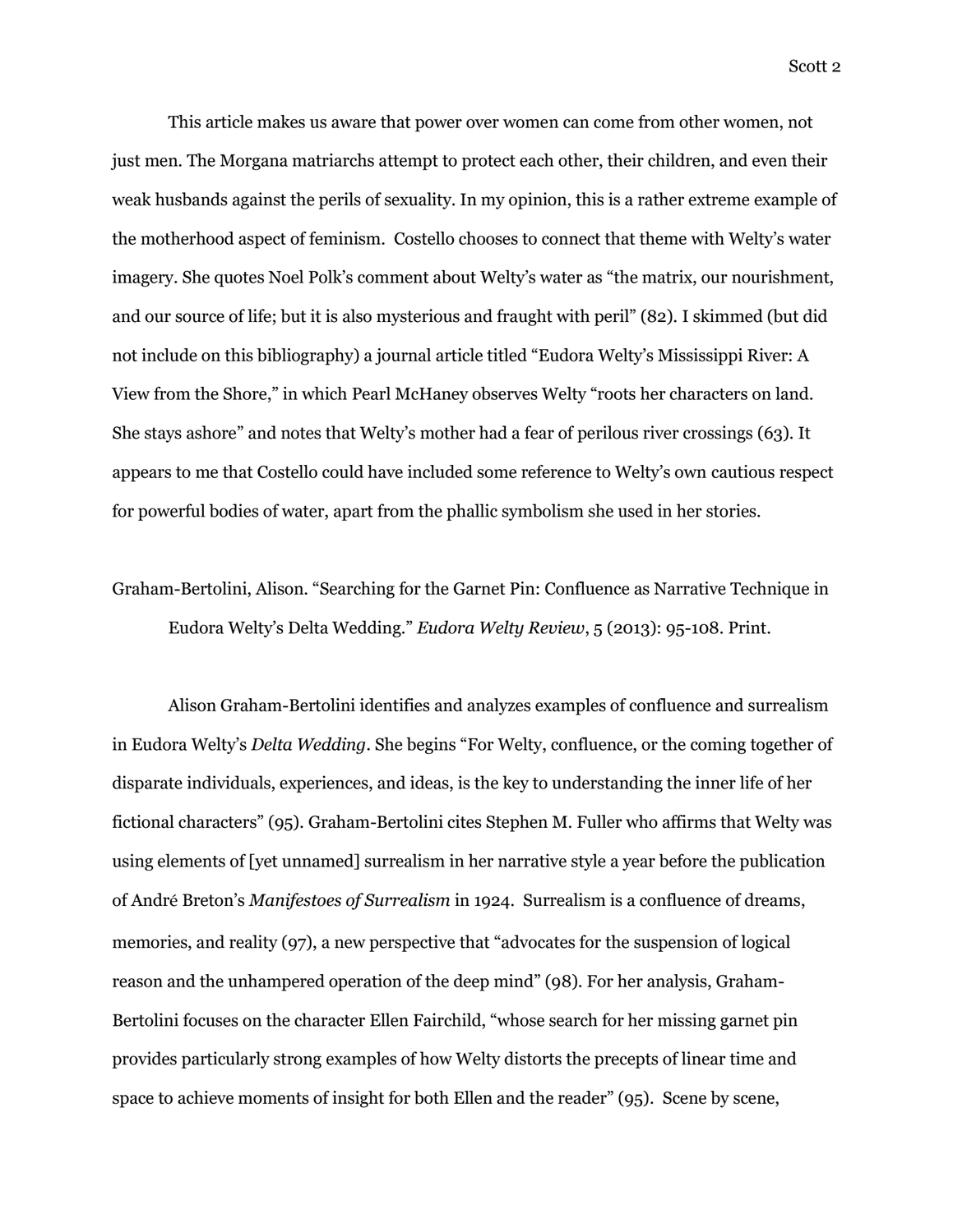Graham-Bertolini explains each confluence of dream, memory, and action Ellen takes to find her brooch and, unconsciously, reclaim her self-worth, by saying "Welty uses the surrealist suspension of certain laws of time and space and the organizing principle of dream structure to reflect on Ellen's transformation from maiden to mother" (107).

Who has not wondered about their dreams and, when older, wondered whether those dreams are from memories, or if one's memories have been distorted by those dreams? I appreciated Graham-Bertolini's efforts to untangle the interconnecting web of dreams and memories while explaining how surrealistic writing can produce a meaningful story about such chaotic brain activity. She makes plain what some readers of Welty's work might have misunderstood or skipped over. What goes on in our heads obviously influences how we behave and react in stressful situations, real or imagined.

Gretlund, Jan. "Eudora Welty Blows the Whistle on the Landowners." *Southern Quarterly,* 52.2 (2015): 34-46. Print.

Jan Gretlund describes the symbolism found in Eudora Welty's "The Whistle," a story about 1930s Great Depression tenant farmers trying without success to save their tomato crop in very cold spring weather. Gretlund speculates, for example, that "color symbolism of pure *white*, disappearing and distant, and murky *gray*, spreading and obvious...signals hopelessness and depression" (34) and thus reinforces the mood of despair in the story line. Gretlund connects the name of the couple in the story to "[t]he French expression *la petite mort*, notice the word *mort*, the small death...since the Mortons have suffered so many small deaths..." (35). She draws on history in the *Guide to the Magnolia State* when explaining why Sara Morton "dreams in green and red, the primary colors in the life of a tomato" since "… red tomatoes, the *Pommes*  d'Amour, were associated with heat, emotions, and passion" (35). She also confirms that Welty calls on a fairy tale theme when describing how Sara Morton's mind wanders to memories of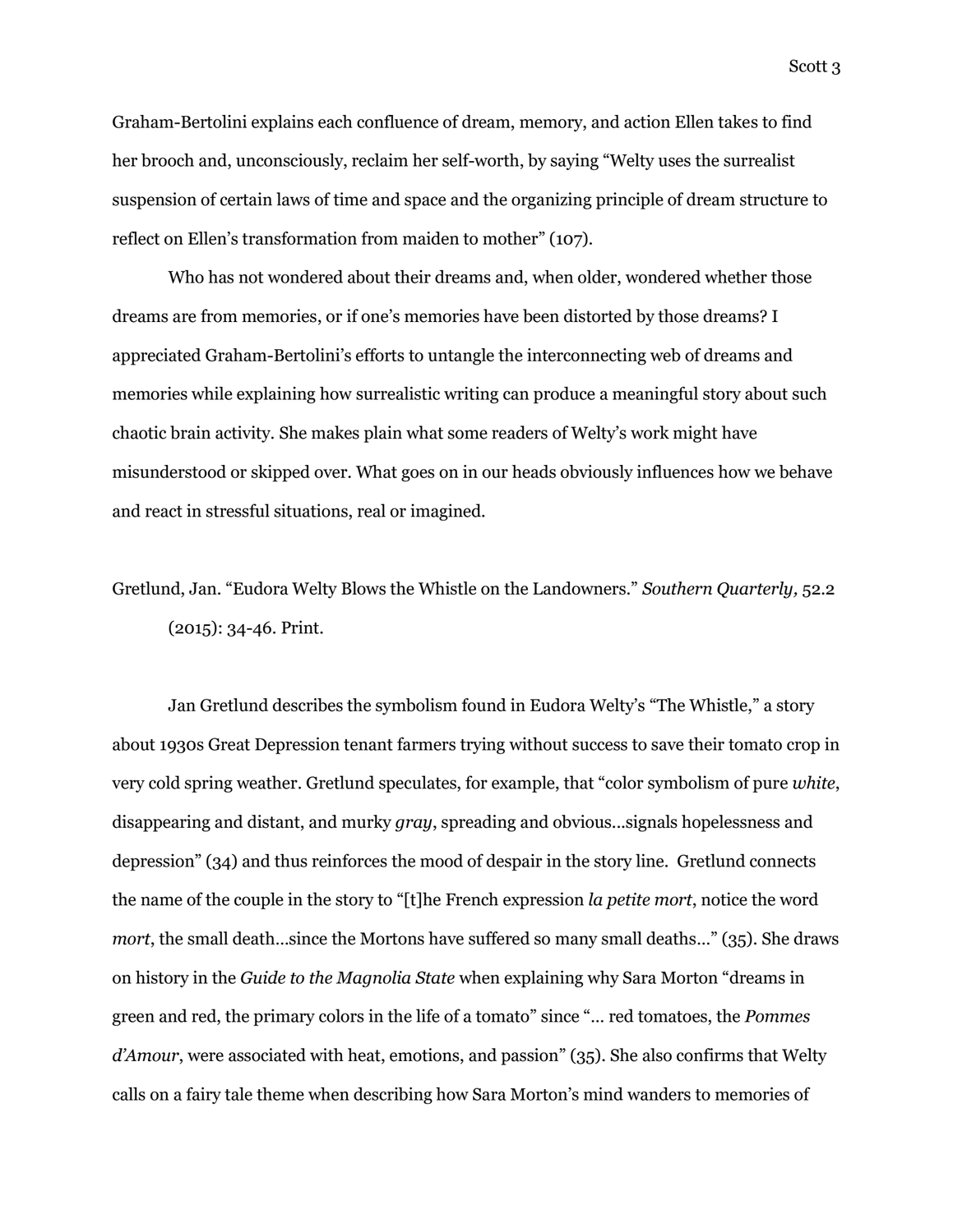warmer times as a mental escape from cold, a device used earlier by Hans Christian Andersen in "The Little Match Girl" (44). The whistle, a symbol of oppressive power in the story, is used by the landowner to signal when sharecroppers should cover the tomato plants to prevent damage from the cold. This and other symbols in the sad social commentary of "The Whistle" led Gertlund to conclude with a double-meaning play on words, "Eudora Welty met the sharecroppers and blew the whistle on the landowners' exploitation of the poor tomato growers in Copiah County, Mississippi" (46).

"The Whistle" is one of several works by Welty that served as social or political protest about human rights issues. This is feminism at its best, in my opinion; a woman writer uses her skills to push for positive change. If men like Charles Dickens and Upton Sinclair could "blow the whistle" on industrial labor conditions, a woman should be allowed to do it also. I believe Gretlund does an excellent job of revealing the nuances of every part of the story and providing historical background data to flesh out the context. She also points out biblical and Greek mythological connections used by Welty. The story is loaded with symbolism, and none of it escapes Gretlund's examination. She comments on Welty's narrator voice, providing information about the Mortons without passion and in great detail, but giving "no hope that their situation will improve" (39). I found Gretlund's evaluation illuminating and helpful for understanding the story.

Mark, Rebecca. "Why Aren't Middle-Class White Women Laughing in Eudora Welty's Fiction?" *Eudora Welty Review,* 6 (2014): 39-53. Print.

In this ambitious and complicated article, Rebecca Mark offers reasons to explain why the strong middle-aged women in Eudora Welty's stories usually do not laugh. She comments, "Women laugh where we least expect them to and do not always laugh when other characters, or the plot line, or a funny joke, calls upon them to do so" (39). Mark cites critics and analysts who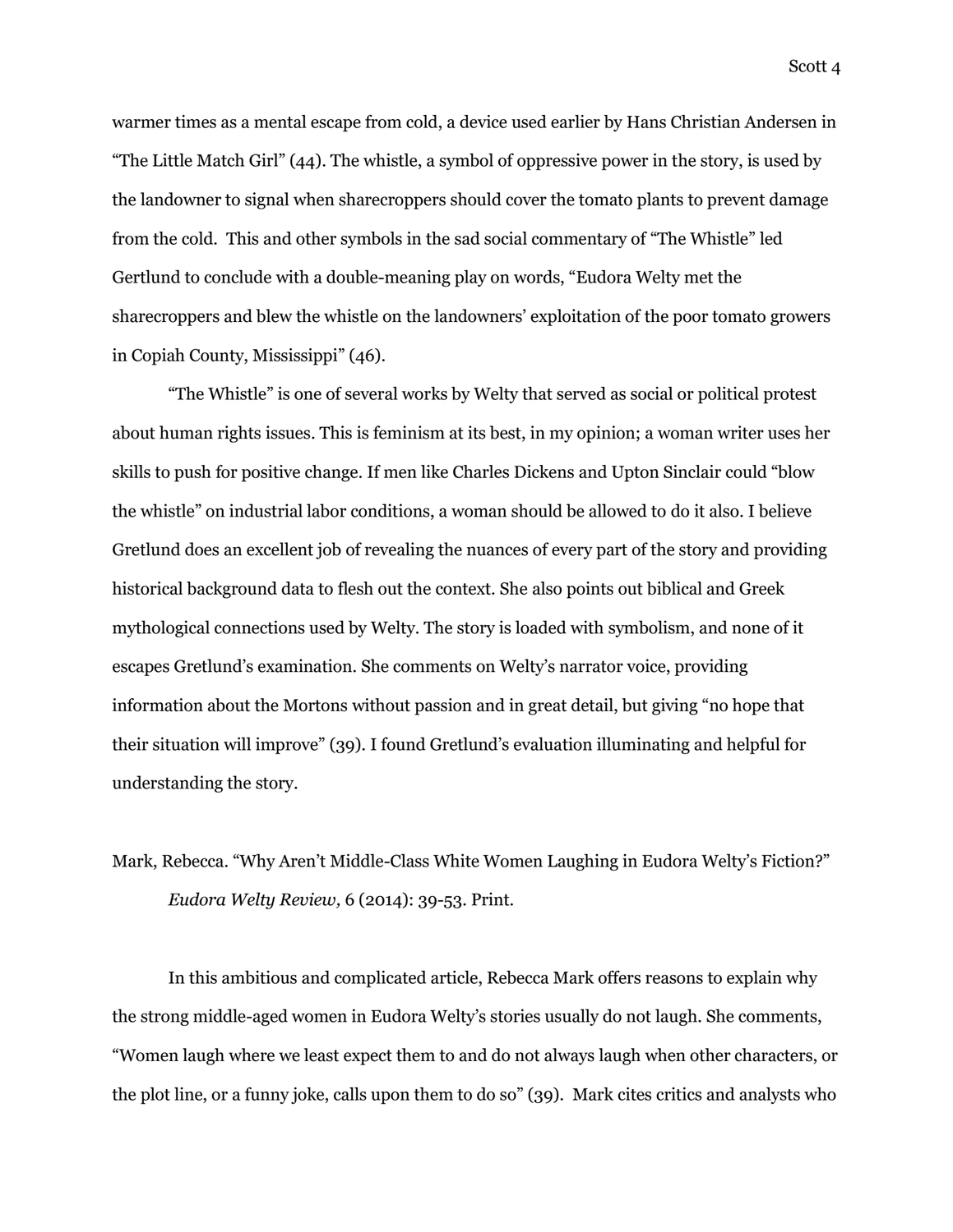study why most women do laugh, the cultural setting and times when they laugh (if permitted), and how they are regarded by others after laughing. Mark reports, for example, that Lois Welch, another contributor to the *Eudora Welty Review*, "views laughter as a potentially liberating force for women," and that "women characters' laughter is a release, essential to breaking the bonds that keep them subservient in a patriarchal world" (39-40). After offering arguments from two more critics, Mark counters "But Welty's women's laughs are not communal, mythical, or ritualistic. In fact…they are, when possible, personal, and calculated, performative, political, and chosen" (43). With emphasis on the "political and chosen," Mark lists several non-laughing women characters who are "the brunt of the joke" and who "do not laugh because what they know is not funny. In a segregated, patriarchal, racially violent, and sexually violent society, there is too much at stake" (51). She later adds "More precisely they [middle-class white women and African-American women] might be holding on to their laughter to use at the most strategic and important moment so that their laughs mean exactly what they want them to mean and are not 'ragged,' 'mechanical,' 'continuous,' 'repetitive,' or 'unrelieved'"(48).

I find it interesting to see how two critics evaluating the same element (laughter) in the same works could arrive at different conclusions about the meaning and importance of that element. Rebecca Mark's article asks questions that reveal a depth of understanding I might never have grasped on my own. She points to Welty's motivations and shows how, in each story setting, purposeful absence of laughter relates to a woman's control in a stressful situation. Marks talks about not giving in when others are pressuring for laughter as if it were an act of self-preservation (44). Laughing as an aspect of feminist power makes me think about how my laughter might affect others, and conversely, how I might be perceived by others when laughing at inappropriate times.

Russel, Heather. "Eudora Welty's Use of Southern Dialect in 'Why I Live at the P.O.'." *Eudora Welty Review,* 1 (2009): 25-46. Print.